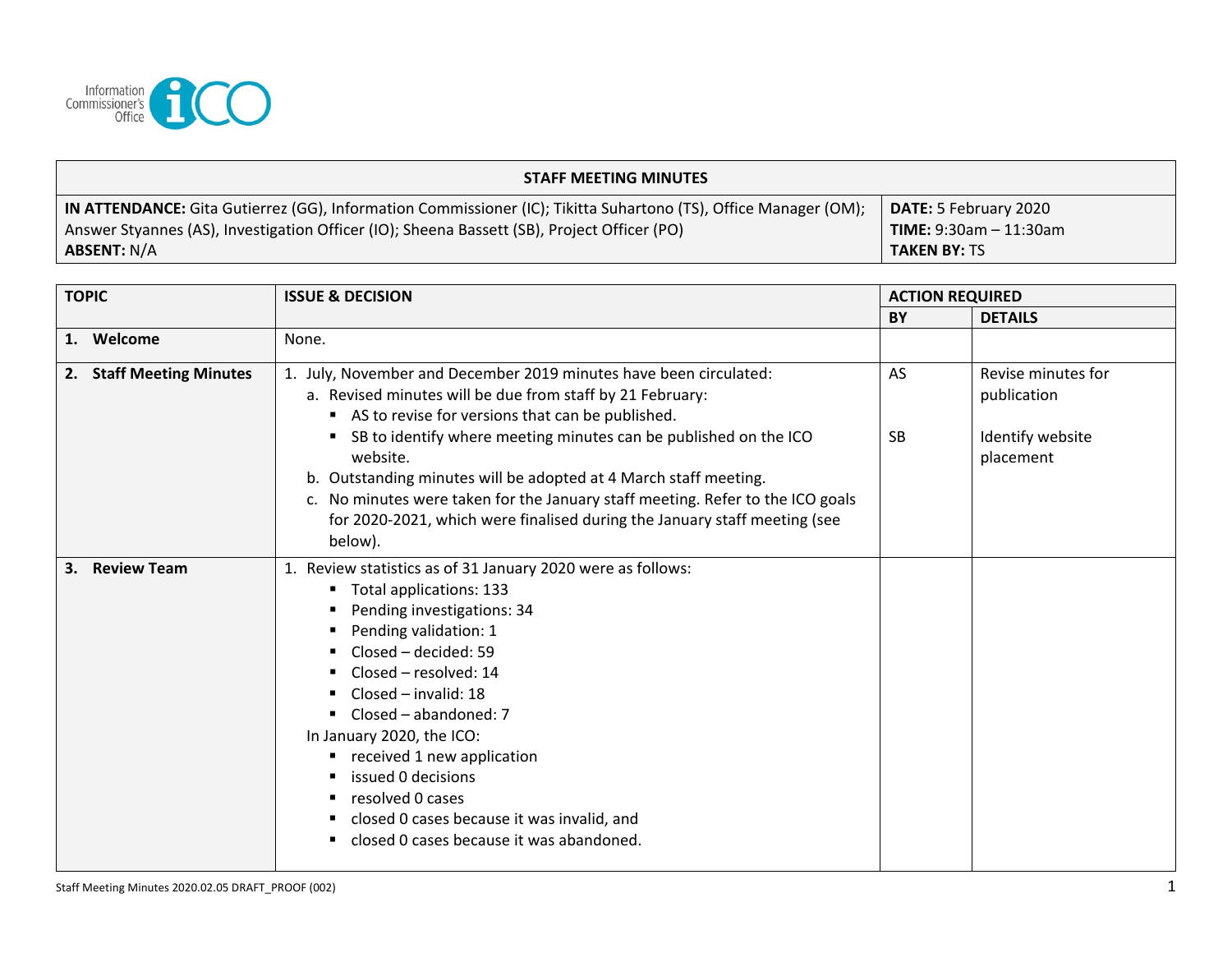|                                     | 2. The IC's Decision 24/2019, concerning the BHB's Executive Team members'<br>salary information, has been taken to judicial review.                                                                                                                                                                                                                                                                                                                                                                                                    |           |                                                                            |
|-------------------------------------|-----------------------------------------------------------------------------------------------------------------------------------------------------------------------------------------------------------------------------------------------------------------------------------------------------------------------------------------------------------------------------------------------------------------------------------------------------------------------------------------------------------------------------------------|-----------|----------------------------------------------------------------------------|
| <b>Finance/Administration</b><br>4. | None.                                                                                                                                                                                                                                                                                                                                                                                                                                                                                                                                   |           |                                                                            |
| <b>Human Resources</b><br>5.        | 1. The IC is pleased to formally announce that Ms. LaKai Dill will be joining the ICO<br>as our new Investigation Officer next month. We will plan on a welcome event<br>that week (suggestions are invited).<br>2. We have confirmed the dates for Sean Murray's visit as 2-27 March. He will be<br>working with the IC on the implementation review; working with Investigation<br>Officers on the annual update of the review handbook; and providing one-on-<br>one training for Investigation Officers on investigation practices. | All staff | Make suggestions for<br>welcome event                                      |
|                                     | 3. We will have a staff workshop in March on the Logic Program Model for<br>performance management in the public sector. The ICO is currently using this<br>model to set office goals that cascade down to team goals and then individual<br>officers' performance objectives. The date for the training should be announced<br>later this week.                                                                                                                                                                                        | GG        | Announce staff workshop<br>date                                            |
|                                     | 4. Staff is invited to send the IC and OM any requests for staff-wide trainings for the<br>2020-2021 budget year by the end of February, so that the training calendar can<br>be arranged by 1 April.                                                                                                                                                                                                                                                                                                                                   | All staff | Send 2020-2021 training<br>requests to the IC and OM<br>by end of February |
| Compliance<br>6.                    | 1. Annual Return process for reporting year 2019 was completed with only 4<br>outstanding submissions from public authorities.                                                                                                                                                                                                                                                                                                                                                                                                          |           |                                                                            |
| <b>Team/Culture Building</b><br>7.  | None.                                                                                                                                                                                                                                                                                                                                                                                                                                                                                                                                   |           |                                                                            |
| <b>Outreach/Education</b><br>8.     | 1. The PO updated us about the following events planned for the next months:<br>a. Bermuda College - 24 March<br>b. Fresh TV - 21 April<br>c. Ag Show $-22-25$ April                                                                                                                                                                                                                                                                                                                                                                    |           |                                                                            |